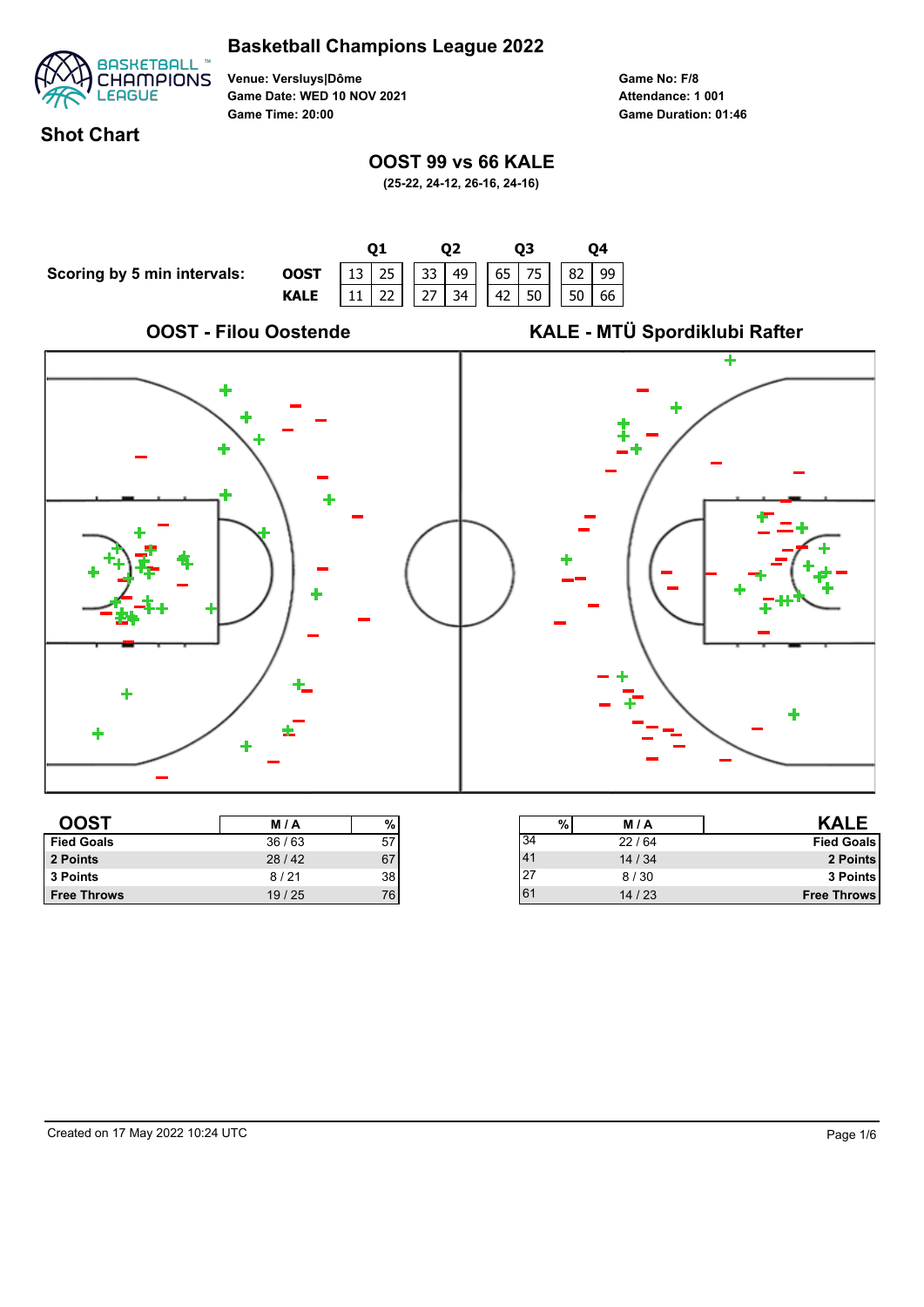

**Venue: Versluys|Dôme Game Date: WED 10 NOV 2021 Game Time: 20:00**

**Game No: F/8 Game Duration: 01:46 Attendance: 1 001**

### **Shot Chart**

#### **OOST 99 vs 66 KALE**

**(25-22, 24-12, 26-16, 24-16)**

**Q1 Q2 Q3 Q4 Scoring by 5 min intervals: OOST** | 13 | 25 | | 33 | 49 | | 65 | 75 | | 82 | 99 **KALE** | 11 | 22 | | 27 | 34 | | 42 | 50 | | 50 | 66 **OOST - Filou Oostende 2 RANDOLPH Levi 5 BOOTH Phil M / A % M / A % Fied Goals** 10 / 15 67 **Fied Goals** 5/10 50 **2 Points** 9/11 82  **2 Points** 2 / 4 50  **3 Points** 1 / 4 25  **3 Points** 3 / 6 50 **Free Throws** 5/5 100 **Free Throws** 0/0 0 4 **6 VAN DER VUURST DE VRIES 14 BUYSSCHAERT Servaas M / A % Keye Fied Goals** 7/8 88 **M / A % 2 Points** 7 / 8 88 **Fied Goals**  $1/3$  33 **3 Points** 0 / 0 0 **2 Points** 0/0 0 **Free Throws** 3/6 50 **3 Points** 1/3 33 **Free Throws** 2/2 100 **16 BRATANOVIC Haris 17 PINTELON Xander M / A % M / A % Fied Goals**  $2/3$  67 **Fied Goals**  $0/2$  0  **2 Points** 2 / 3 67 **2 Points** 0/2 0 **3 Points** 0/0 0 **3 Points** 0/0 0 **Free Throws** 1/2 50 **Free Throws** 0/0 0 Created on 17 May 2022 10:24 UTC Page 2/6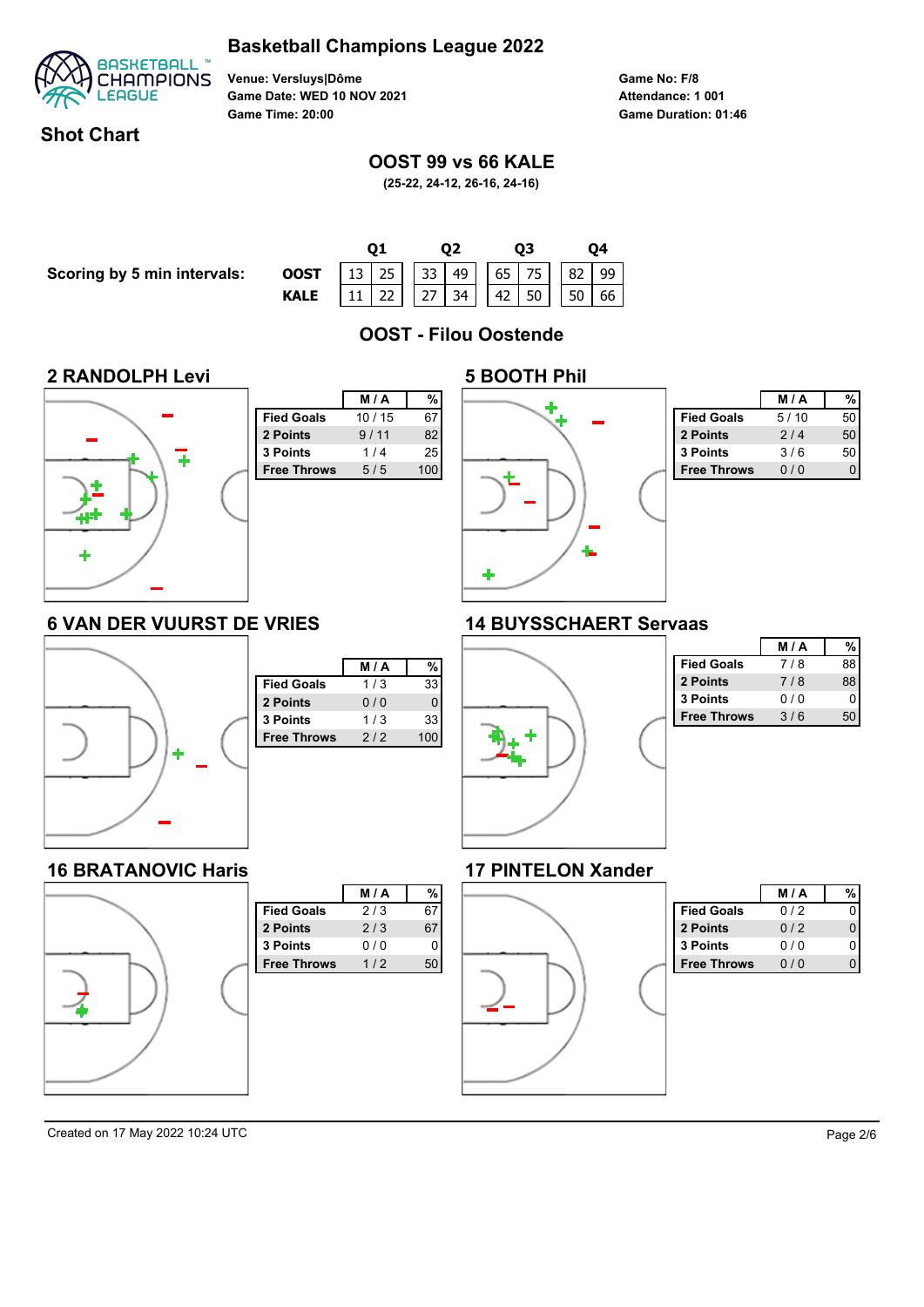

**Venue: Versluys|Dôme Game Date: WED 10 NOV 2021 Game Time: 20:00**

**Game No: F/8 Game Duration: 01:46 Attendance: 1 001**

### **Shot Chart**

### **OOST 99 vs 66 KALE**

**(25-22, 24-12, 26-16, 24-16)**

**Scoring by 5 min intervals:** 

|                                                                            |  |  | 02 |  | 03 |  |  | Ο4 |  |  |  |
|----------------------------------------------------------------------------|--|--|----|--|----|--|--|----|--|--|--|
| <b>OOST</b> 13 25 33 49 65 75 82 99<br><b>KALE</b> 11 22 27 34 42 50 50 66 |  |  |    |  |    |  |  |    |  |  |  |
|                                                                            |  |  |    |  |    |  |  |    |  |  |  |

**OOST - Filou Oostende**

#### **18 JANTUNEN Mikael**



| %<br>25<br>33 |
|---------------|
|               |
|               |
|               |
|               |
| 67            |
|               |
|               |
|               |
|               |
|               |
|               |
|               |



|                    | <b>M/A</b> |     |
|--------------------|------------|-----|
| <b>Fied Goals</b>  | 3/5        | 60  |
| 2 Points           | 3/3        | 100 |
| 3 Points           | 012        |     |
| <b>Free Throws</b> | 2/2        |     |

#### **25 WALESON Jesse**



|                    | M/A | % |
|--------------------|-----|---|
| <b>Fied Goals</b>  | 0/1 | 0 |
| 2 Points           | 0/1 | 0 |
| 3 Points           | 0/0 | 0 |
| <b>Free Throws</b> | 0/0 |   |
|                    |     |   |
|                    |     |   |
|                    |     |   |
|                    |     |   |
|                    |     |   |
|                    |     |   |

## **30 GILLET Pierre-Antoine**



|                    | M / A |  |
|--------------------|-------|--|
| <b>Fied Goals</b>  | 2/3   |  |
| 2 Points           | 0/0   |  |
| 3 Points           | 2/3   |  |
| <b>Free Throws</b> | 0 / 0 |  |

#### **89 TROISFONTAINES Olivier**

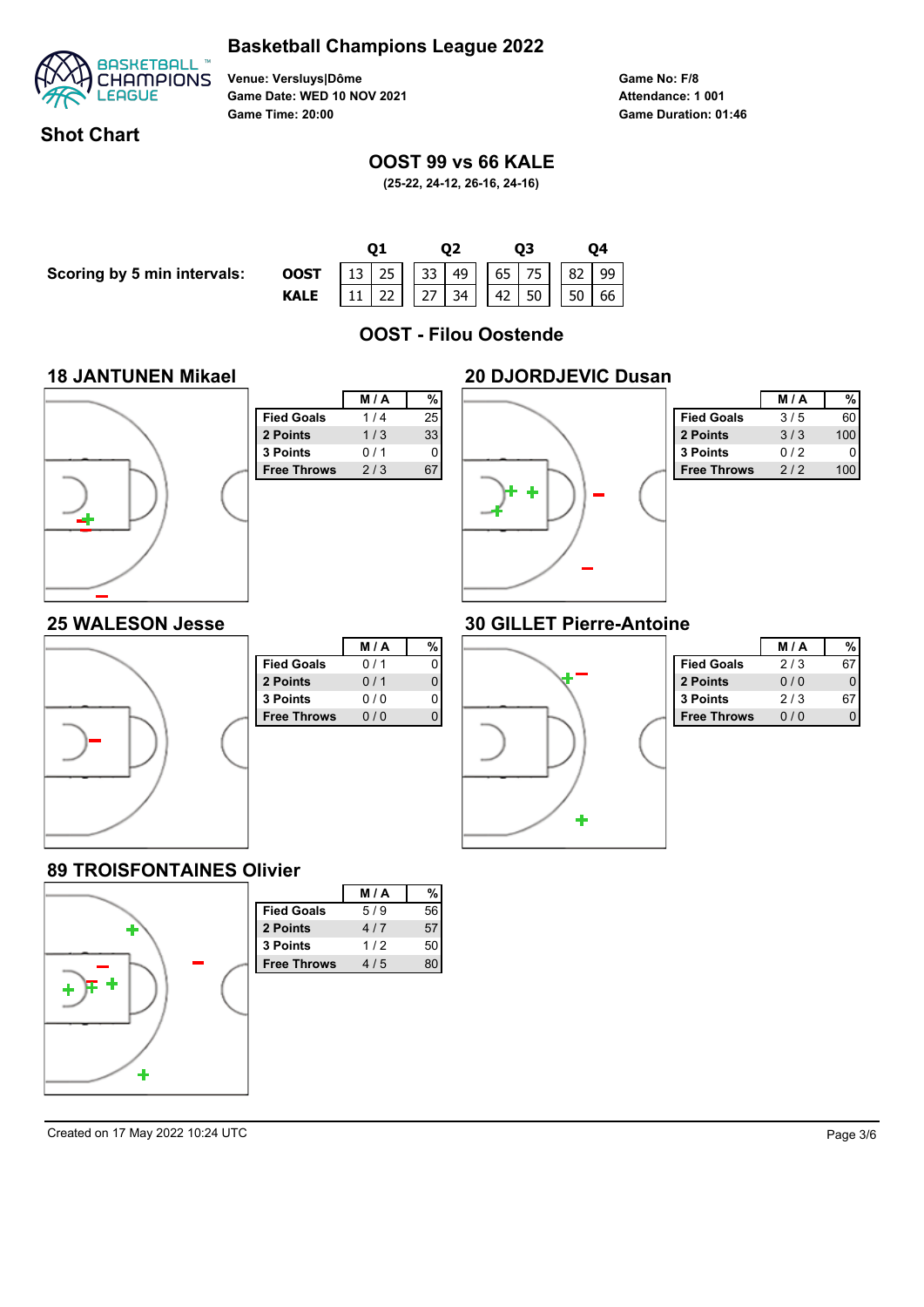

**Venue: Versluys|Dôme Game Date: WED 10 NOV 2021 Game Time: 20:00**

**Game No: F/8 Game Duration: 01:46 Attendance: 1 001**

### **Shot Chart**

### **OOST 99 vs 66 KALE**

**(25-22, 24-12, 26-16, 24-16)**

**Scoring by 5 min intervals:** 

|                                                                                                                                                                               |  |  | 02 |  | 03 |  |  |  |  |  |
|-------------------------------------------------------------------------------------------------------------------------------------------------------------------------------|--|--|----|--|----|--|--|--|--|--|
| <b>OOST</b> $\begin{array}{ c c c c c c c c } \hline 13 & 25 & 33 & 49 & 65 & 75 & 82 & 99 \ \hline \text{KALE} & 11 & 22 & 27 & 34 & 42 & 50 & 50 & 66 \ \hline \end{array}$ |  |  |    |  |    |  |  |  |  |  |
|                                                                                                                                                                               |  |  |    |  |    |  |  |  |  |  |

# **KALE - MTÜ Spordiklubi Rafter**

#### **0 MELSON Silas**

**4 SILINS Ojars**

**8 KURBAS Tanel**



|                    | M/A | %  |
|--------------------|-----|----|
| <b>Fied Goals</b>  | 4/9 | 44 |
| 2 Points           | 3/5 | 60 |
| 3 Points           | 1/4 | 25 |
| <b>Free Throws</b> | 0/0 | U  |
|                    |     |    |
|                    |     |    |
|                    |     |    |
|                    |     |    |
|                    |     |    |
|                    |     |    |
|                    |     |    |

**Fied Goals**  $1/2$  50 **2 Points** 0/0 0  **3 Points** 1 / 2 50 **Free Throws** 0/0 0

Fied Goals 0/3 0 **2 Points** 0/3 0 **3 Points** 0/0 0 **Free Throws** 2/2 100

**M / A %**

**M / A %**



|                    | <b>M/A</b> |    |
|--------------------|------------|----|
| <b>Fied Goals</b>  | 1 / 7      |    |
| 2 Points           | 0/4        |    |
| <b>3 Points</b>    | 1/3        | 33 |
| <b>Free Throws</b> | 1/2        |    |

## **6 VITOLS Marcis**



|                    | <b>M/A</b> |    |
|--------------------|------------|----|
| <b>Fied Goals</b>  | 1/6        |    |
| 2 Points           | 0/1        |    |
| <b>3 Points</b>    | 1/5        | 20 |
| <b>Free Throws</b> |            |    |

#### **13 HERMET Kregor**



|                    | <b>M/A</b> |    |
|--------------------|------------|----|
| <b>Fied Goals</b>  | 3/8        | 38 |
| 2 Points           | 3/5        | 60 |
| <b>3 Points</b>    | 0/3        |    |
| <b>Free Throws</b> |            |    |

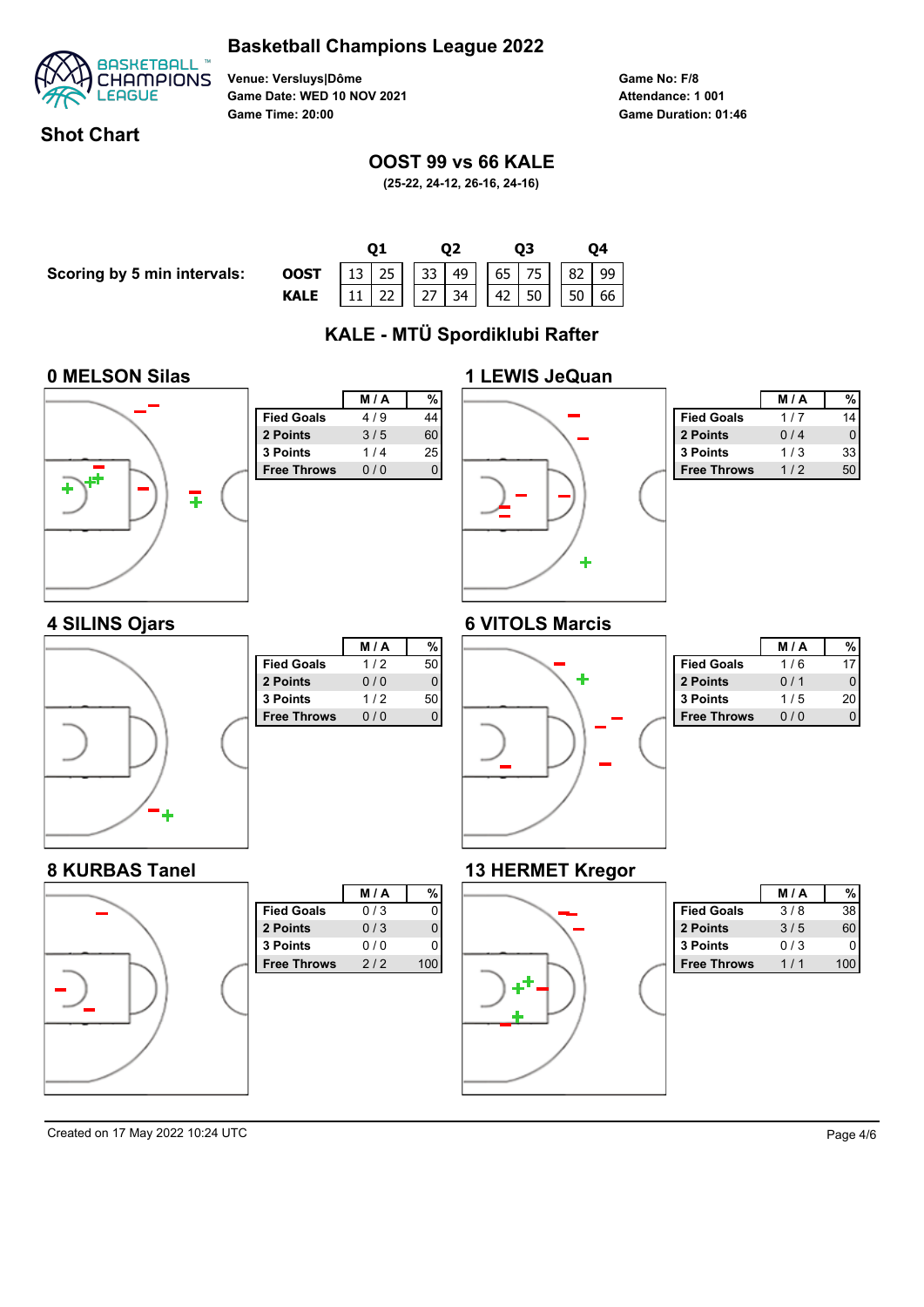

**Venue: Versluys|Dôme Game Date: WED 10 NOV 2021 Game Time: 20:00**

**Game No: F/8 Game Duration: 01:46 Attendance: 1 001**

### **Shot Chart**

### **OOST 99 vs 66 KALE**

**(25-22, 24-12, 26-16, 24-16)**

**Scoring by 5 min intervals:** 

|                                                                            |  |  |  |  | O3 |  |  |  |  |  |
|----------------------------------------------------------------------------|--|--|--|--|----|--|--|--|--|--|
| <b>OOST</b> 13 25 33 49 65 75 82 99<br><b>KALE</b> 11 22 27 34 42 50 50 66 |  |  |  |  |    |  |  |  |  |  |
|                                                                            |  |  |  |  |    |  |  |  |  |  |

**KALE - MTÜ Spordiklubi Rafter**

#### **14 KANGUR Kristjan**



|                    | M/A | %   |
|--------------------|-----|-----|
| <b>Fied Goals</b>  | 1/1 | 100 |
| 2 Points           | 1/1 | 100 |
| 3 Points           | 0/0 | 0   |
| <b>Free Throws</b> | 0/0 |     |
|                    |     |     |
|                    |     |     |
|                    |     |     |
|                    |     |     |
|                    |     |     |
|                    |     |     |



|                    | <b>M/A</b> |    |
|--------------------|------------|----|
| <b>Fied Goals</b>  | 3/10       | 30 |
| 2 Points           | 1/3        | 33 |
| <b>3 Points</b>    | 2/7        | 29 |
| <b>Free Throws</b> | 1 / 4      | 25 |

## **22 DORBEK Martin**



|                    | M/A   | %   |
|--------------------|-------|-----|
| <b>Fied Goals</b>  | 5/9   | 56  |
| 2 Points           | 5/9   | 56  |
| 3 Points           | 0 / 0 |     |
| <b>Free Throws</b> | 4/4   | 100 |
|                    |       |     |
|                    |       |     |
|                    |       |     |
|                    |       |     |
|                    |       |     |

**Fied Goals** 2/3 67 **2 Points** 0/0 0  **3 Points** 2 / 3 67 **Free Throws** 2/3 67

**M / A %**



|                    | <b>M/A</b> |  |
|--------------------|------------|--|
| <b>Fied Goals</b>  | 0/3        |  |
| 2 Points           | 0/1        |  |
| <b>3 Points</b>    | 012        |  |
| <b>Free Throws</b> | 012        |  |

### **33 KITSING Kristjan**



|                    | <b>M/A</b> |    |
|--------------------|------------|----|
| <b>Fied Goals</b>  | 1/3        | 33 |
| 2 Points           | 1/2        | 50 |
| <b>3 Points</b>    | 0/1        |    |
| <b>Free Throws</b> | 3/5        |    |

Created on 17 May 2022 10:24 UTC Page 5/6

J